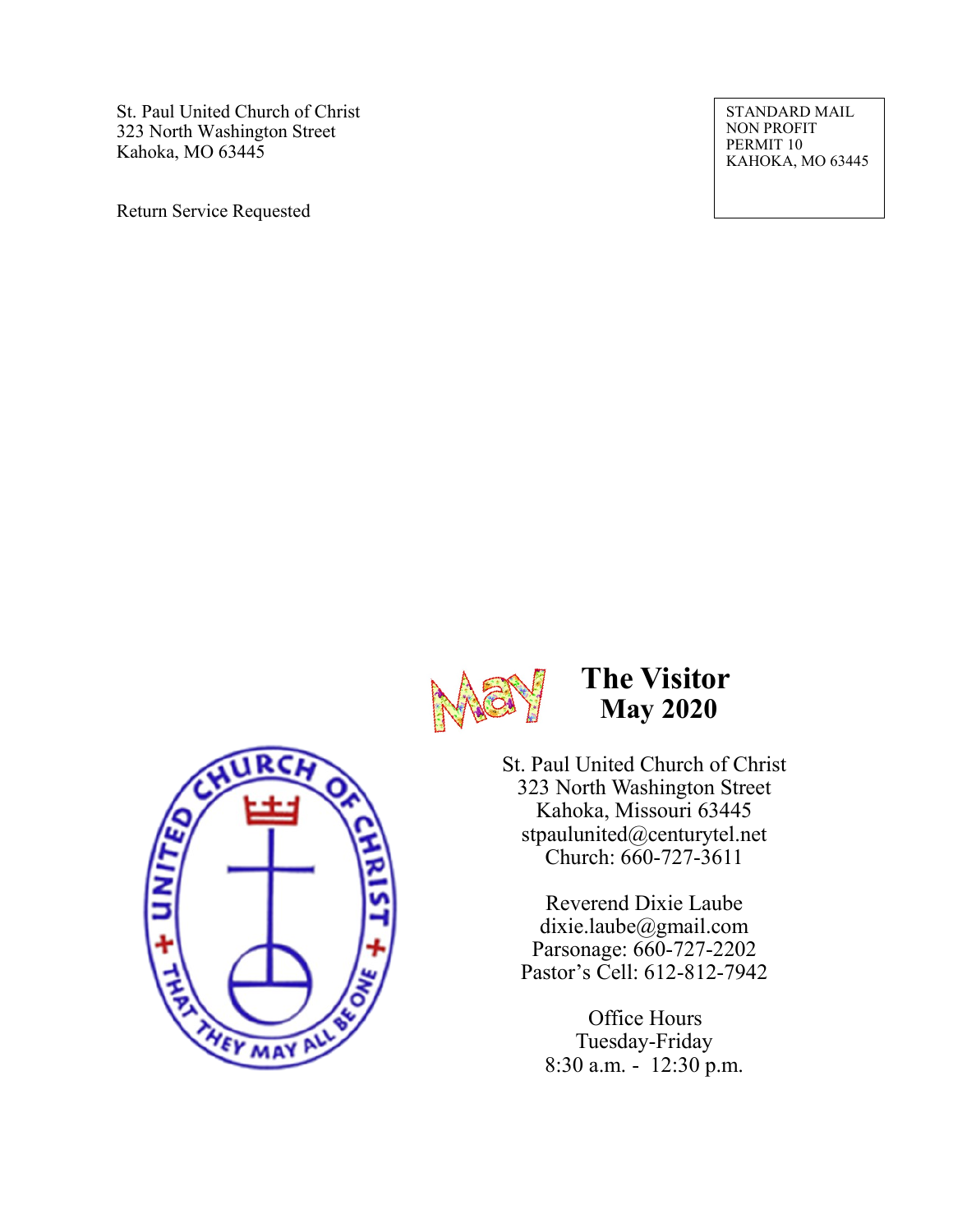## St. Paul United Church of Christ—

What a strange time we are living in right now, wouldn't you agree?! I want to share some basic information for you here, so this is not a typical letter from your Pastor. I know many of you are curious how things are going at your church and I want to reassure you that things at St. Paul are going well. We are doing "okay" financially, even without being in corporate worship. We have many giving through our PayPal account on our website, we have several giving at Exchange Bank, and we have several sending their checks in by mail. The consistory and I want to say thank you for continuing to support the church during these unprecedented times. I am certain we are going to come through this fairly well and we are going to be stronger because of how our faith pulled us through.

Here is the information you need to know:

1. We are going to continue worshipping on-line through the month of May. If you have been missing worship, our worships are on our Facebook page and on our website. Our website is: www.stpaulucckahoka.org. Our worships are all there, click on the sermon link and it will take you directly to the page where all of our worship links are since March 22.

2. Because of the pandemic, no one is moving anywhere, which means my new position is on hold. A lot of that has to do with Nursing Homes and Hospitals on shut-down. St. Croix is still wanting to hire me, but at a later date. SO, I asked the consistory to extend my 90 day resignation. They approved that at a special meeting April 26. I will continue to be your pastor until August 31.

3. The consistory also wanted to let you know that the search committee has been formed. Those on the committee are: Jason Harper, Jerry Webber, Brian Elam, Lary Fountain, Kathy Calvert, Bethany Wiemann, Amanda Ross, Carol Alderton, and Mary Ann Barnes.

4. With things slowly opening up in the state of Missouri, please be aware of everything and everyone. We still need to keep our 6 ft physical distancing. We still need to be wearing masks. We need to be patient with everyone and with yourself. Continue to pray and let God hear your prayers. I have been in the office during set office hours. I have made a few phone calls, not many because a lot of my day has been taken up with on-line meetings with Iowa minsters, conference staff, and the Clark County Ministers. We are not alone in this by any way shape or form. Everyone is working through the pandemic as best as we can. Thank you for understanding and staying connected. I pray we can see each other in June.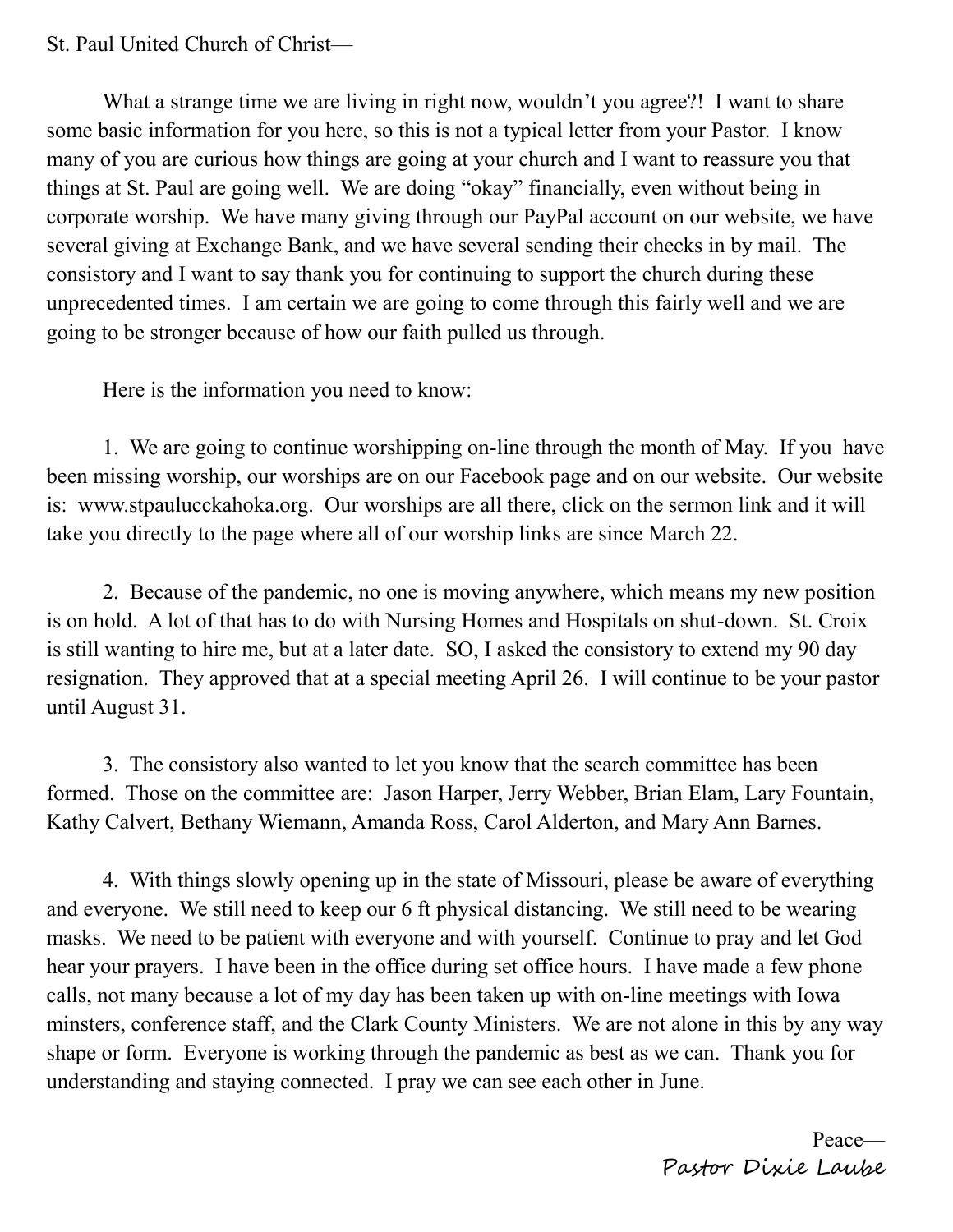### **St Paul UCC Consistory Meeting Minutes March 18, 2020**

Present at the meeting were President Brian Buford, Sandra Frazier, Lance Arnold, Gena Ellison, Joni Kraus, Terry Brunk, Nolene James, Deana Ball, and Pastor Laube.

Brian called the meeting to order, and Pastor Dixie led us in an opening prayer.

Gena made a motion to approve all reports and Deana seconded. Motion carried.

Pastor Dixie gave her report. There will be no community Lenten services going forward, except for online. As this is the plan for our Sunday morning worships, too.

#### **Old Business**

The disaster/emergency plan is still a work in progress. We have put the stain glass inspection on hold for now. The contractor that we have been working with on the basement floor has completed the repairs of the areas of concern.

#### **New Business**

\*We are going to have the windows in the older adult Sunday school room evaluated and get quotes on replacement. There is an issue with the seals. We will make a decision on what windows in the Christian Ed wing needing replaced after they are inspected.

\*The church will be closing its doors until April  $5<sup>th</sup>$  or later due to COVID-19; Joni made a motion for this and Gena seconded. Motion carried. At this time Pastor Dixie is planning on doing some type of recording for worship.

\*Consistory discussed ways to give remotely such as through PayPal or the app we use for the kiosk. We can also have people give directly to Exchange Bank at the window.

\*Sandra is looking into how to get/cost of an all-call service for the church so we can ensure important announcements are getting to the entire congregation.

\*The planned congregation meeting for March is not going to happen. We discussed possible ways to do this remotely with letters or phone calls. The main agenda points were voting on switching the full-time office position back to part time, the ground floor office committee, and the search committees for both and interim and full-time pastor.

\*The consistory will be in charge of finding an interim pastor. We are working on generating a search committee, and will be contacting church members in the next few days.

\*The church has donated to after prom in the past. Joni made a motion to donate \$50 to the after prom committee and Gena seconded. Motion carried.

\*It was decided to add the content of the congregation meeting to the newsletter. This should ensure that it reaches members and saves on postage. Until we get an entire church vote, the consistory is going forward with hiring a part time secretary. Joni Kraus expressed interest in taking the position until a permanent employee is hired. Lance made a motion to hire her for 16 hours a week at \$12 an hour. Terry seconded, and the motion carried.

\*Because of the uncertainty of the coming weeks, Lance made a motion to approve the confirmation class of 2020 as church members: Ian Ackile, Elija Elam, Clayton Heinze, Audrey Herrs, Abby Plenge, Bree Plenge, Hope Ross. Terry seconded the motion, and the motion carried.

The next meeting was set for April  $5<sup>th</sup>$  at 8:30 AM.

Pastor Dixie led us in the Lord's Prayer for closing.

Sandy made a motion to adjourn and Nolene seconded. Motion carried.

Meeting minutes submitted by Deana Ball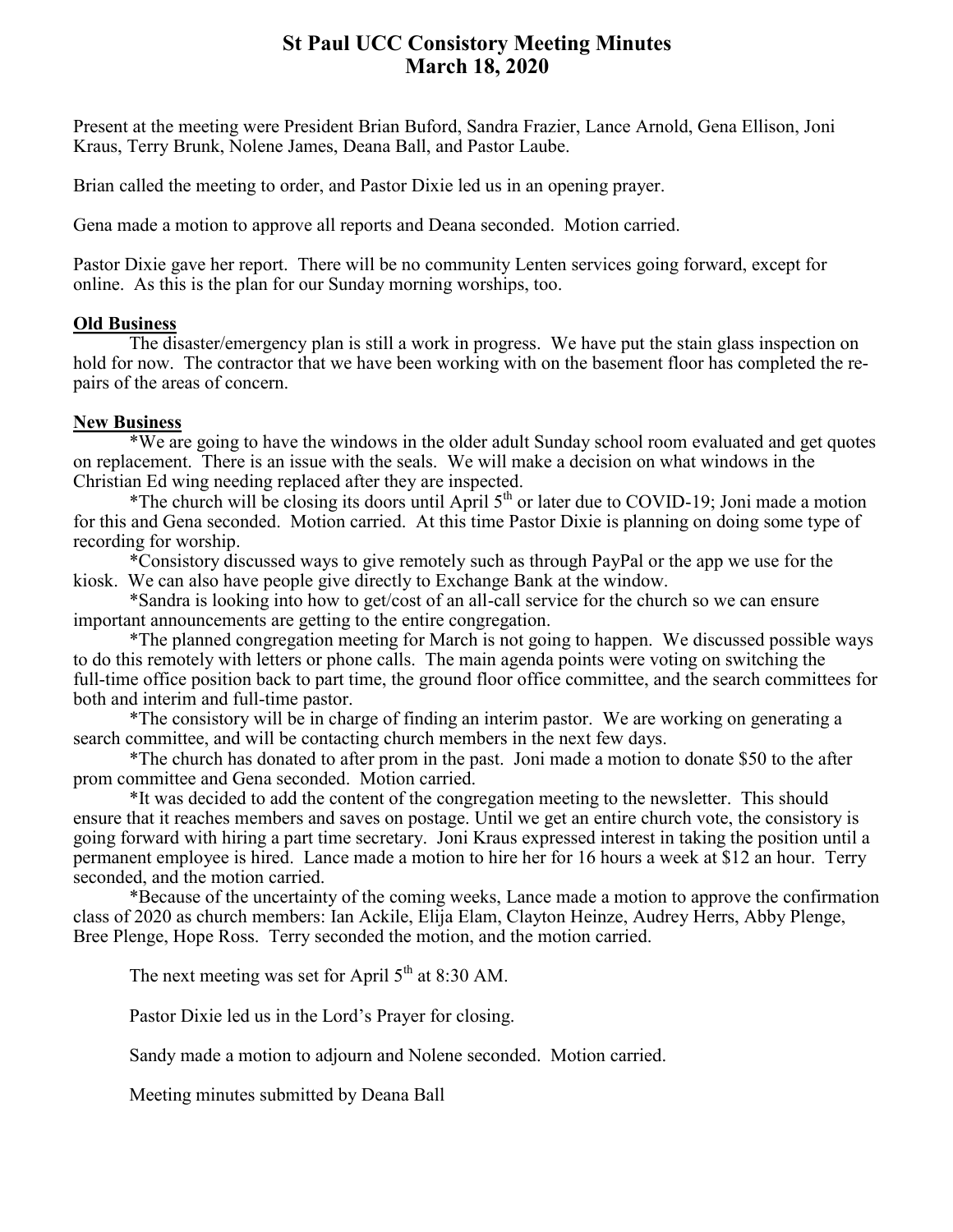## St. Paul UCC Seniors:



CCR-1 senior parents, please be sure to submit your senior's pictures for the final ladder of faith by **May 8.** These include baby, bell ringer, Bible, confirmation, and senior picture. If you do not have the specific from St. Paul during those years, try and find a school picture that represents those ages: Pre-K, K, and 4th Grade. I have the

Confirmation pictures, since I was here when they were confirmed.

We will not be having a senior breakfast for them this year. We apologize that it has to be this way. I know you all understand why and such, yet, we are trying to make this year as special as we can for them.



**St. Paul United Church of Christ:**

**Thank you for your continuing support of our Food Pantry by your food and monetary gifts. With the support of individuals and groups like yours, we are serving about 45 Clark County families each month. May God bless your congregation for their generous spirits.** 

**Clark County Food Pantry**



St. Paul Youth,

What a blessing to you, for the pansy plant and notes of encouragement. We are so blessed in this community.

Pastor Dixie—I really enjoyed your message for church. You are the BEST.

Deane & Rovene Meinhardt

Thank you for the pansy plant. It sure cheered me up. Very thoughtful of the individuals or group who did this.

> In Christ's love, Kathy Heinze

To all who planned and helped,

Thank you so much for the container of pansies. How very thoughtful of you! You are going above and beyond being good Christian neighbors. We are so grateful for being a part of the church.

Milton & Doris Krueger

St. Paul,

Thank you for the beautiful flowers.

Dorothea Hunziker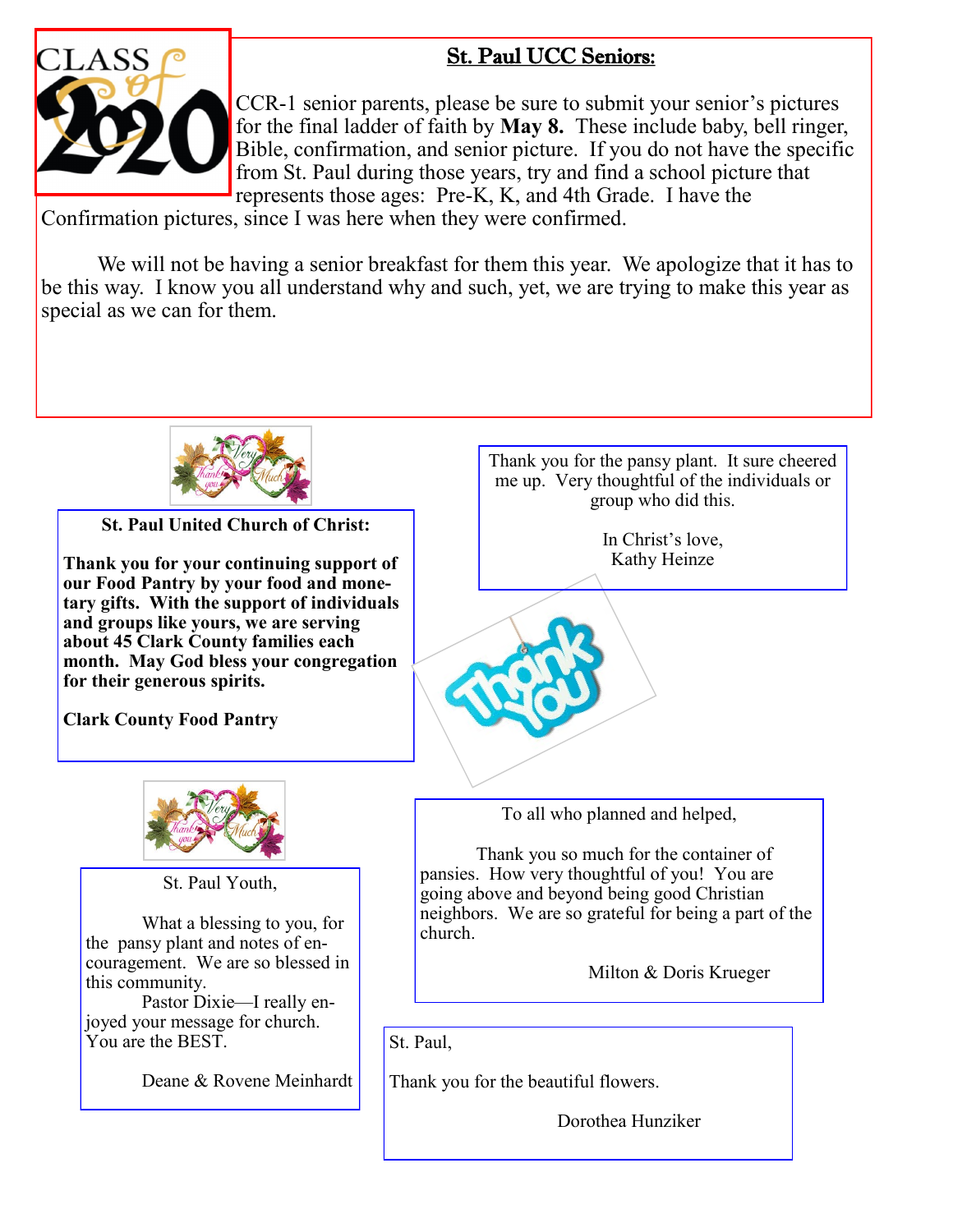

**Take pride in your church, there are a lot of rocks, limbs, leaves, and junk laying around on our church and parsonage lawns. There is no set date for cleaning; so if you feel like doing some outdoor work, please come and help clean up the lawns.**

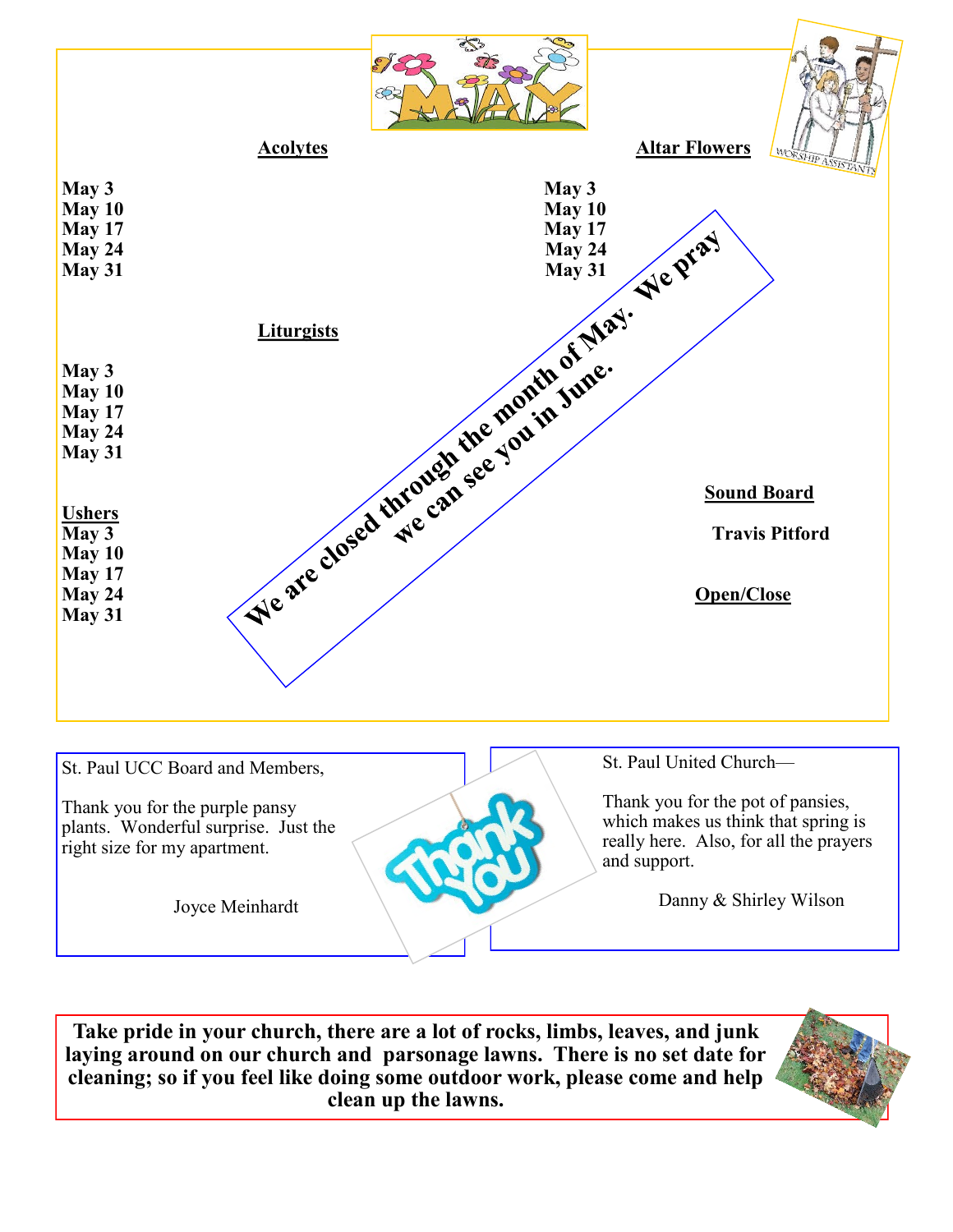

| <b>May</b><br>1                       | Jenna Rodgers           |
|---------------------------------------|-------------------------|
| <b>May</b><br>$\mathbf 1$             | <b>Nolan James</b>      |
| May 1                                 | <b>Kyle Sturm</b>       |
| May 1                                 | <b>Mikayla Plenge</b>   |
| May 1                                 | <b>Twila Harper</b>     |
| $\boldsymbol{2}$<br><b>May</b>        | <b>Zoe Hunziker</b>     |
| <b>May</b><br>$\overline{2}$          | <b>Nichole Hamilton</b> |
| 3<br><b>May</b>                       | <b>Isiabell Acklie</b>  |
| <b>May</b><br>$\boldsymbol{3}$        | Tim Spurgeon            |
| $\mathbf{3}$<br>May                   | <b>James Scott</b>      |
| $\overline{\mathbf{5}}$<br><b>May</b> | <b>Jovi Allen</b>       |
| 5<br>May                              | <b>Blake Plenge</b>     |
| 5<br><b>May</b>                       | <b>Keyen Christian</b>  |
| 5<br>May                              | <b>Tyler Frazee</b>     |
| 6<br><b>May</b>                       | <b>Camron Mack</b>      |
| 6<br><b>May</b>                       | <b>Parker Wood</b>      |
| 6<br><b>May</b>                       | Samantha Mohr           |
| 7<br><b>May</b>                       | Jordan Ramsey           |
| 9<br>May                              | Dawn Uhlmeyer           |
| 9<br><b>May</b>                       | <b>James Behnke</b>     |
| 10<br>May                             | <b>Cale Nance</b>       |
| 10<br>May                             | <b>Daryl Egley</b>      |
| <b>May</b><br><b>10</b>               | <b>Tritia Odom</b>      |
| 10<br><b>May</b>                      | <b>Aubree Schlatter</b> |
| <b>May</b><br>11                      | <b>Audrey Schlatter</b> |
| May<br>11                             | <b>Tim Gray</b>         |
| <b>May</b><br>-11                     | <b>Tristan Uhlmeyer</b> |
| <b>May 13</b>                         | <b>Holly Heinze</b>     |
| <b>May 14</b>                         | <b>Eric Gray</b>        |
| 14<br><b>May</b>                      | <b>Nathan Frazee</b>    |
| <b>May</b><br>14                      | <b>Toby Wood</b>        |
| <b>May</b><br>14                      | <b>Will Brauns</b>      |
| 14<br>May                             | <b>Wyatt Billings</b>   |
| 14<br><b>May</b>                      | <b>Blake Weaver</b>     |
| 16<br><b>May</b>                      | <b>Keri Kearns</b>      |
| <b>May</b><br>16                      | <b>Tiffany Lapsley</b>  |
| 18<br><b>May</b>                      | <b>Adam Kirchner</b>    |
| 18<br><b>May</b>                      | <b>Joshua Kirchner</b>  |
| <b>18</b><br><b>May</b>               | <b>Nickalus Gray</b>    |
| May<br>18                             | <b>Jessica Pitford</b>  |

- **May 19 Jamie Perry**
- **May 19 Kelly Shofield**
- **May 20 Elaina Beckmann**
- **May 22 Rick Hunziker**
- **May 23 Michael Frazier**
- **May 23 Kinley Wilson**
- **May 23 Grahm Dodds**
- **May 24 Brock Egley**
- **May 24 Kampbel James**
- **May 24 LeAnn Winters**
- **May 24 Raelynn Hunziker May 25 Brooke Brewer**
- 
- **May 25 Mary Harper**
- **May 26 Katherine Marshall**
- **May 26 Sheila Wood**
- **May 27 Larry Meinhardt**
- **May 27 Megan Hines**
- **May 28 Darian Harper**
- **May 30 Karissa Martin**
- **Conner Mack**



|  | May 3, 1969  | <b>Terry &amp; Nancy Winters</b>     |
|--|--------------|--------------------------------------|
|  | May 3, 1986  | Daryl & Deana Egley                  |
|  | May 5, 1956  | <b>Ron &amp; Lorene Paul</b>         |
|  | May 5, 2001  | <b>Adam &amp; Mandy Brewer</b>       |
|  | May 6, 1995  | <b>Kevin &amp; Keri Kearns</b>       |
|  | May 16, 1992 | Ed & Kim McAfee                      |
|  | May 21, 1966 | Jim & Norma Jean Bonello             |
|  | May 25, 1996 | <b>Jason &amp; Nicole Harper</b>     |
|  | May 25, 2013 | Cody & Bethany Wiemann               |
|  | May 26, 1981 | <b>Charles &amp; Connie Marshall</b> |
|  | May 26, 1985 | Michael & Sue Scott                  |
|  | May 27, 1962 | Harold & Marvis Trump                |
|  | May 27, 2000 | <b>Ron &amp; Tisha Gregory</b>       |
|  | May 27, 2006 | Dan & Michelle Oilar                 |
|  | May 28, 2016 | Sean & Angela Gray                   |
|  | May 30, 1987 | Jon & Jeanne Kirchner                |
|  | May 30, 1992 | <b>John &amp; Terri Williams</b>     |
|  | May 31, 2014 | Isaiah & Erin Allen                  |
|  |              |                                      |

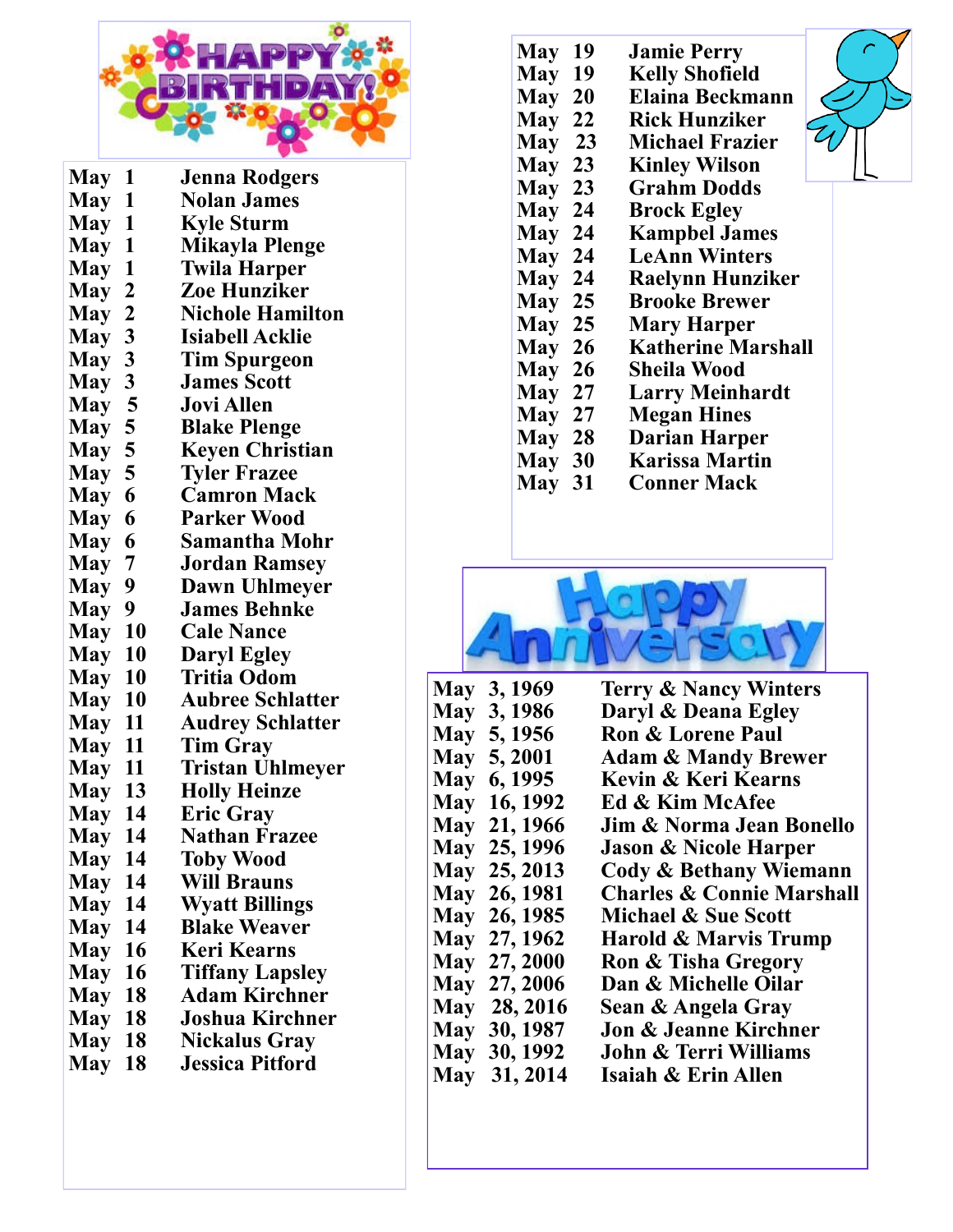## **PRAYER REQUESTS**

April 5, 2020: health-care workers; Pastor Val Swinton; our farmers

April 12, 2020: Rev. Chuck West; Terry Brunk asked for prayers of Thanksgiving; Jon Helbing; Prayer for patience; and Joy for Pastor Swinton's recovery; Continue for us to be safe

April 19, 2020: Gary Trump; the families of Charles Stubb, Pattie Gray; people affected by the fire in Burlington; continued prayers for the farmers; Joys for Harper Schlatter and her family for her baptism

April 26, 2020: City of Wyaconda; those in the hospitals this week; those struggling with depression

## **Military Prayer List:**

Ben Barnes, Jeff Carlin, TJ Williams, Devin Fowler, Jason Brotherton, Devin Brotherton, Lane Dochterman, Nathan Marshall, Michael Scott, Jr., Cassie Kerr, Logan Ensminger, Hayden Happs, and many others serving our country. Our Disabled Veterans and Veterans of War.

## **Continuous Prayer List:**

Jerry Webber, Anita Gray, Terry Brunk, Bill and Joann Ragan, Shirley Wilson, Danny Wilson, Teresa Carter, Hannah Arnold

*\*\*Please let the office know if there are names to be added or can be removed from the prayer list. We are trying to keep the prayer list updated as best as we can\*\**



**The Board of Christian Education is looking for a VBS Director. VBS will be July 6-9, 2020 from 6:00-8:00 pm. If you are interested in this position, please contact Katrina Nixon.**

**Please remember to tithe to the church. We have a business to run to keep the lights on, heat going, and water on. Please send your giving into the church or drop your tithe at Exchange Bank. We know times are tough for everyone, however, the church is our constant during times like these.**



**Food Pantry Sunday Box potatoes, juice, small peanut butter jars, spaghetti sauce, saltine crackers, hamburger helper, gelatin dessert, instant pudding, tuna, toilet paper, liquid laundry soap and cereal** 

Any and all donations are greatly appreciated. Thank you for supporting the Clark County Food Pantry. We are open Tuesdays & Thursdays 10-12.

All churches and organizations are encouraged to attend the monthly meeting on the Second Thursday of the month at 1:00 pm at the Clark County Senior Center.

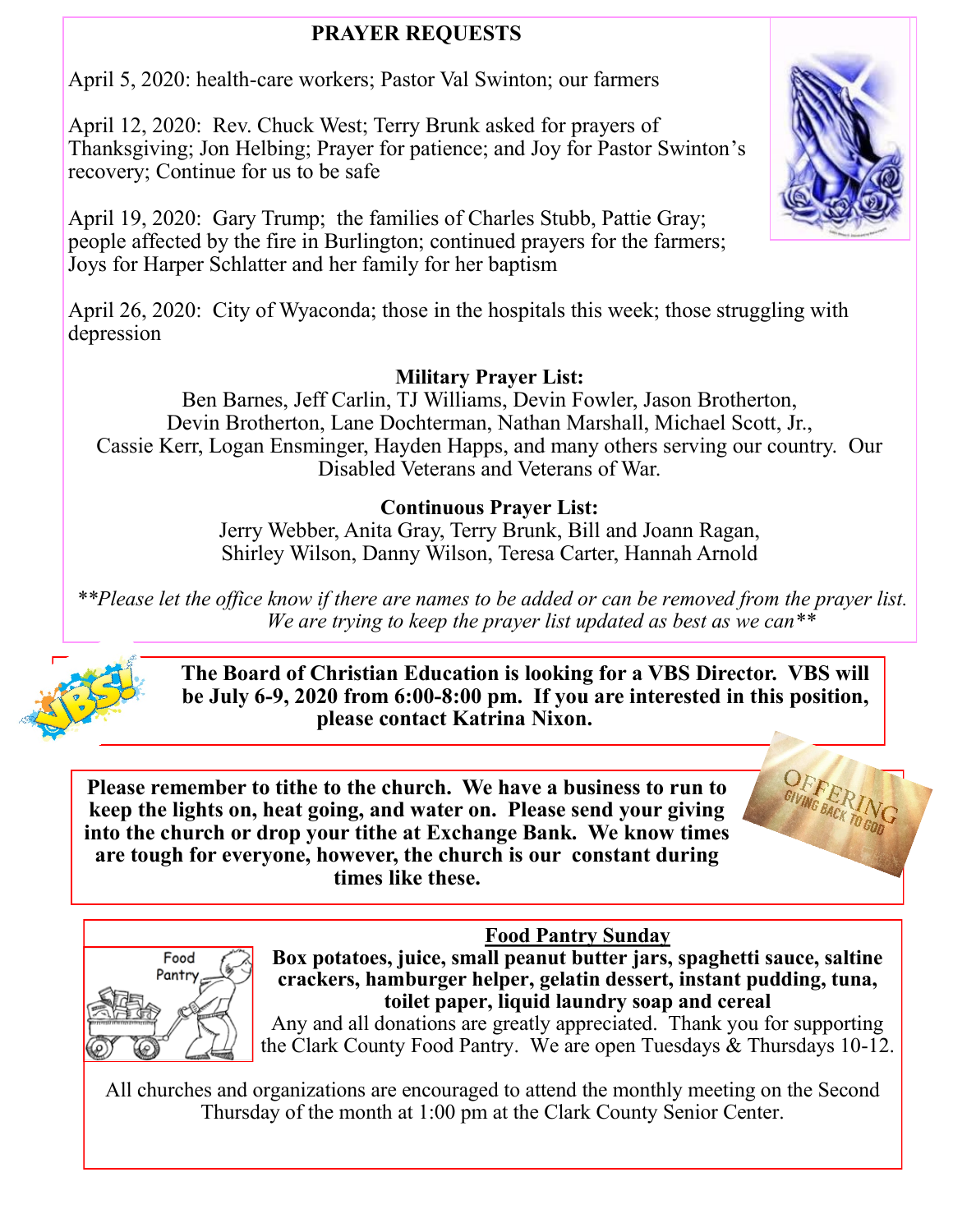

**St. Paul United Church of Christ Kahoka, Missouri 1867-2017**

## **Board of Christian Education Meeting Minutes 03/15/2020**

Present: Katrina Nixon (President), Chrissy Plenge (Secretary), Nolene James (Consistory Member/ Superintendent), Cathy Calvert, Kathy Wilson, Wanda Little, Kristy Webber, Carrie Hamner, Kerri Kearns, Sandy Fraizer, Rev. Dixie Laube

President Katrina Nixon called the meeting to order

Secretary Minutes from 11/14/2019 meeting were read and reviewed. Sandy motioned to approve, Carrie seconded, Secretary minutes were approved.

Treasurer's Report, Ava was not present so we will review treasurer's report at next meeting.

#### **Old Business:**

**Cabinets-** Only one cabinet is left to assemble.

**Curriculum-** Many teachers do not care for Feasting on the Word Curriculum. Unsure who will be teaching which classes where next year and what all is available.

Chrissy will reach out to her cousin who is a CE director at a UCC in Wisconsin and see what curriculum they use and where they obtain it from.

Pastor Dixie will reach out to other churches and get coordinators names and or which curriculums they use and pass onto Chrissy.

We will review the curriculums and materials available and make decisions about this at our August meeting.

**Attendance-** Varies greatly, we have certain age levels that are really lacking kids. We have decided not to pursue Perfect Attendance at this time.

**Safety Procedures-** This continues to be developed by Consistory, Nolene reported each classroom will receive a binder with instructions in the near future.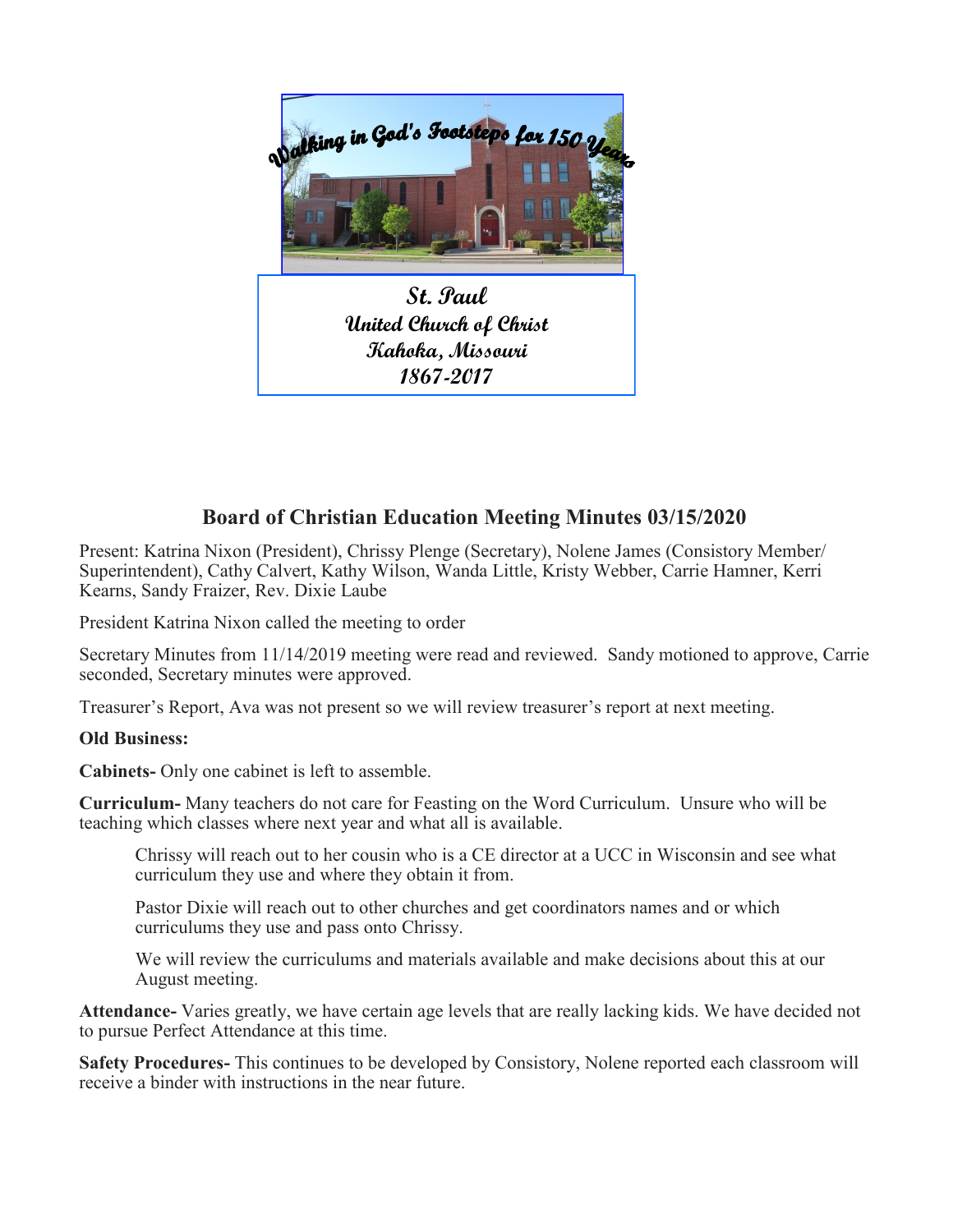#### **New Business:**

#### **Needs for Easter Celebration**

Easter Candy, this will be noted in the bulletin as well as advertised on Facebook. Nolene will collect and bag the candy. Nolene will utilize the middle school kids to help with Eggs the day of the Easter Egg Hunt.

#### **Mother's Day/Festival of Christian Home**

Kerri Kearns volunteered to order 100 carnations for Mother's Day and we will hand them out as we have in the past.

Sunday School classes will again perform by group of in conjunction with each other.

#### **VBS**

 Dates were set as July 6-9, 6-8pm, with a snack only. Program will be at 7:30pm on 7/9. Ages will be potty trained through completion of  $5<sup>th</sup>$  grade Looking for teachers as well as Director(s). This will be advertised in the Bulletin.

#### **New Sunday School Teachers Needed**

After discussion, Katrina moved that the following teachers be assigned the following age groups beginning in August 2020:

Nursery- Mary Ann Plenge

PreK-1<sup>st</sup> - Nolene James

 2 <sup>nd</sup> & 3<sup>rd</sup> - Kristina Little, Wanda Little and Jan Martin (will rotate)

 4 <sup>th</sup> &  $5<sup>th</sup>$  – Chrissy Plenge and Katrina Nixon (will rotate)

MS – Kerri Kearns and Carrie Hamner (will rotate)

HS – Kristy Webber and others will rotate (they are organizing a sign up)

All teachers present and future will be required to complete Safe Sanctuary Training at the August CE meeting.

Nolene James seconded the motion, motion passed to accept the above teacher assignments for 2020-2021. List will be presented to consistory for approval.

#### **Summer Sunday School**

 After discussion Carrie motioned to suspend Summer Sunday School and Sandy seconded, motion passed. Sunday School schedule will be as follows:

Last Sunday school will be 5/17/2020 (HS Graduation Sunday)

Sunday School will restart on 8/23/2020 and it will be Promotion Sunday (All students move up to their new grade level and  $4<sup>th</sup>$  grade receives Bibles) School starts on  $8/24/2020$  this year

Church Summer Picnic will be held 8/16.

#### **Confirmation 2021**

 Due to Pastor Dixie leaving and hopefully an interim Pastor coming on board, getting confirmation class started smoothly and on time in September 2020 was discussed. It will be a large group! Carrie Hamner and Katrina Nixon volunteered to lead things initially and as needed. Confirmation will be held BEFORE church and through the Sunday School hour as well.